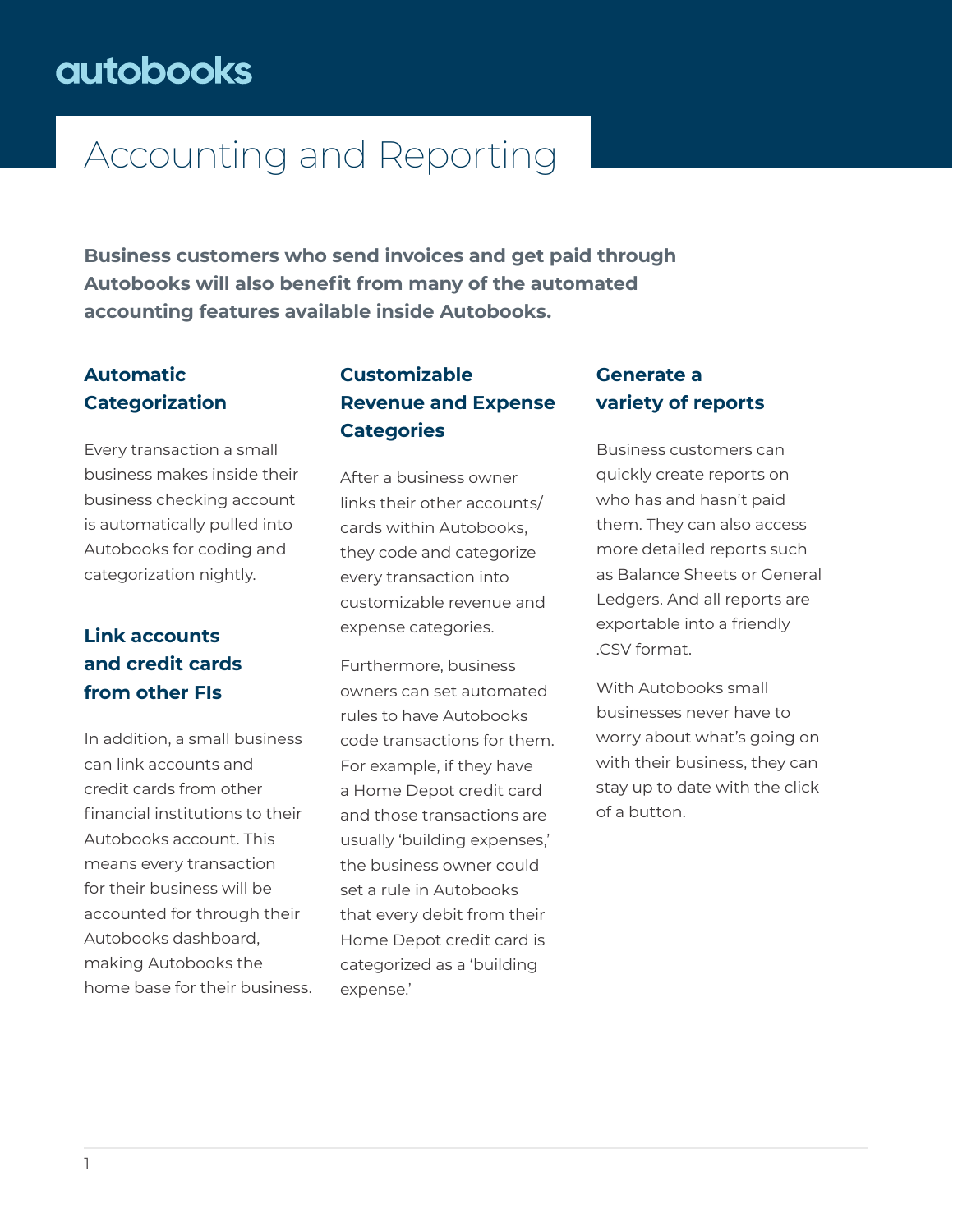### Reporting Dashboard

| <b>Sally Conwell</b><br>Pup Walkers Inc.   |                                                                                                                                                                               |   |
|--------------------------------------------|-------------------------------------------------------------------------------------------------------------------------------------------------------------------------------|---|
| Dashboard<br>먦<br>Invoices<br>目            | <b>Customer Balances</b><br>Sometimes called accounts receivable aging, this report tells you which customers owe you money, how much, and how long they have owed it to you. |   |
| Pay Bills<br>Accounting<br>u.              | <b>Vendor Balances</b><br>Sometimes called accounts payable aging, this report tells you which vendors you owe money to, how much, and how long you have owed it to them.     | ⋋ |
| <b>Reports</b><br>≣<br>Connected Apps<br>д | <b>Profit and Loss</b><br>Sometimes called the Income Statement, this report subtracts your expenses from your income to give you Net Income-also known as the bottom line.   | ⋋ |
| Settings<br>සි                             | <b>Balance Sheet</b><br>This is a snapshot of what your company owns and owes; a summary of your assets, equity, and liabilities.                                             | ↘ |
|                                            | Journal<br>Sometimes called the General Ledger, this report shows you the accounting impact-the debits and credits-behind all of your transactions.                           | ⋗ |
|                                            | <b>Budget to Actual</b><br>This report shows your actual spending and income compared to your expected spending and income.                                                   | ⋋ |
|                                            | <b>Bank Reconcilliation</b><br>This report confirms that the cash in your accounting system matches the cash in your bank.                                                    | ↘ |
|                                            |                                                                                                                                                                               |   |